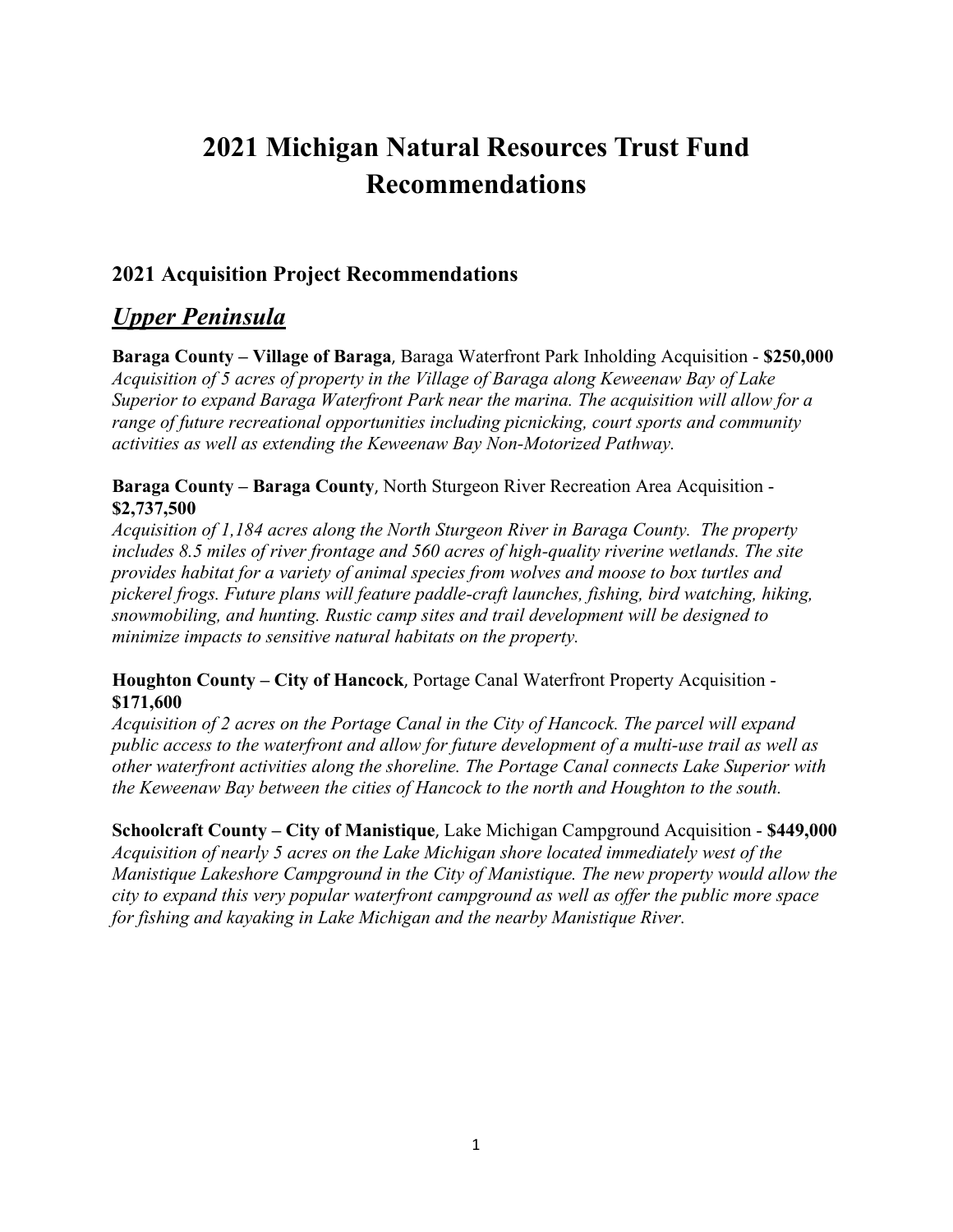# *Northern Michigan*

#### **Emmet County** *–* **Littlefield Township**, Milton Road to Alanson Trail Corridor Acquisition - **\$865,300**

*Acquisition of 15 acres of former railroad right-of-way for the purposes of enhancing the North Western State Trail. The property is immediately adjacent to the existing trail which is located within the US-31 highway right-of-way. Acquisition of the property would allow for immediate use by snowmobiles away from the highway and would allow for future non-motorized trail realignment. It will allow the community to retain the scenic character of the trail for future generations to enjoy. It could provide a location for a trailhead within the Village of Alanson. The trail begins at M-119 in Bear Creek Township and continues north to the Village of Mackinaw City.*

**Emmet County** *–* **City of Petoskey**, Skyline Recreation Area - Inholding Acquisition - **\$187,500** *Acquisition of 58 acres adjacent to existing city-owned recreation land on three sides. The property would share an existing parking lot for the North Country/Iron Belle Trail on adjacent City-owned property. There would be an increase in recreational opportunity, conservation, and forest management with the addition of this land. There is interest from the NCT and Top of Michigan Mountain Biking Association for trail development. This project is supported by Bear Creek Township and the aforementioned organizations. If successful, the city would contract for a forest management plan with a state-licensed forester.*

#### **Grand Traverse County** *–* **City of Traverse City & Charter Township of Garfield Recreational Authority**, Hickory Forest Acquisition - **\$467,600**

*Acquisition of 76 acres adjacent to the existing Hickory Hills and Hickory Meadows public recreation areas, bounded on the north by M-72 and on the south by Barney Road. The acquisition will open the property to the public for low-impact, passive recreation, adding valued natural forest habitat to complement the more active recreational amenities at Hickory Hills and open-space amenities at Hickory Meadows.*

**Iosco County** *–* **Alabaster Township**, Lake Huron Coastal Preserve Acquisition - **\$1,700,000** *Acquisition of 144 acres known as the Lake Huron Coastal Preserve along Lake Huron and US 23 in Alabaster Township, Iosco County. The acquisition will provide public access to over 4,000 feet of Lake Huron frontage and create connections between the Alabaster Bike Path portion of the Iron Belle Trail and the natural area. This will be the first acquisition of its kind in Alabaster Township and along this Lake Huron shoreline. The property contains 60 acres of forested coastal dune and swale, 6 acres of wet meadow, over 4,000 feet of cobble shoreline and northern hardwood forest. Alabaster Township is working closely with Huron Pines, a trusted conservation partner in Northeast Michigan.*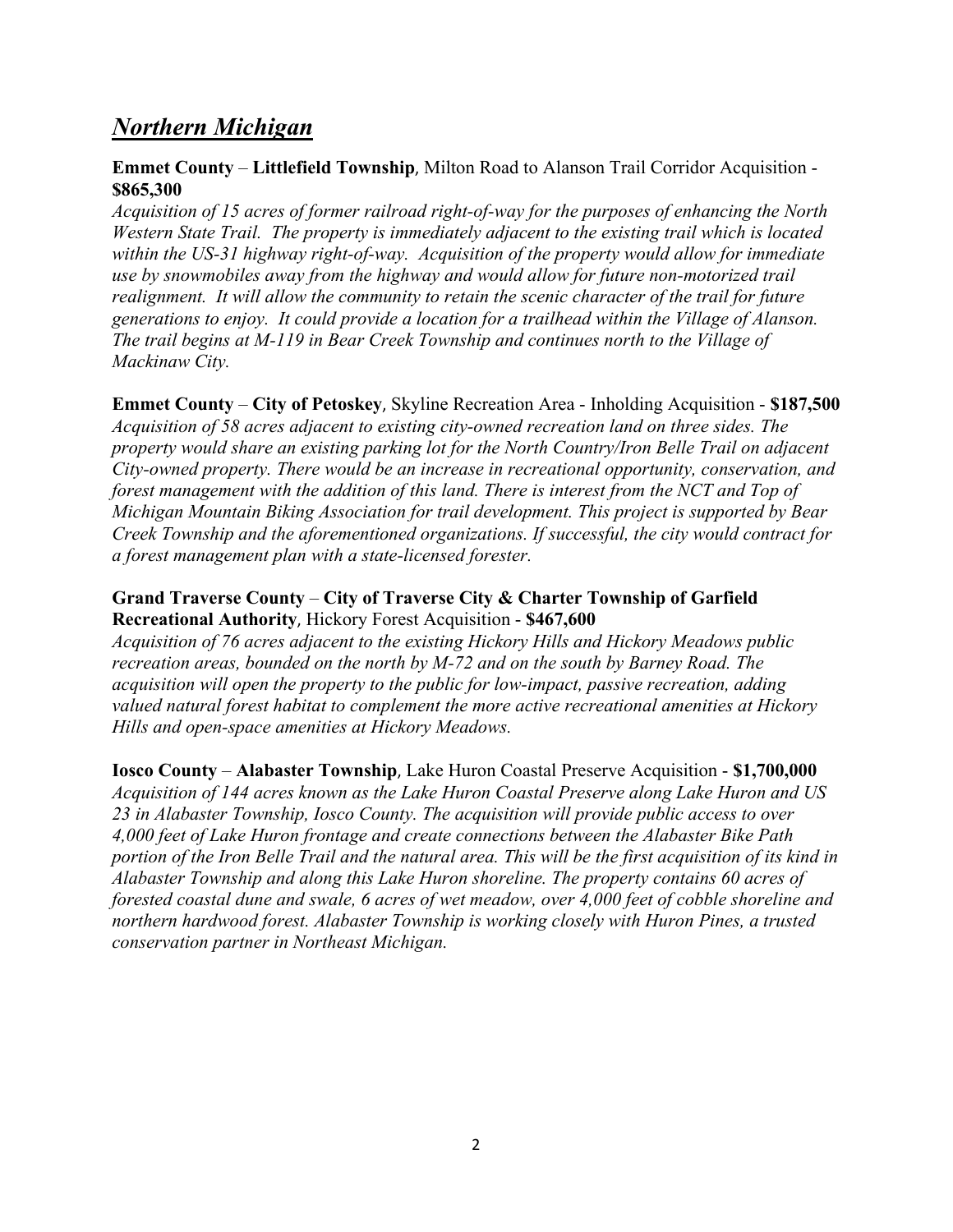#### **Otsego County – DNR - Forest Resources Division**, Camp Pishtoning at Pigeon River Acquisition - **\$950,000**

*Acquisition of 404 acres of forestland, including nearly one mile of Pigeon River corridor, in the Pigeon River Country State Forest. The property is comprised of both lowland conifer forest in some areas along the river and upland cover types including aspen, oak, and pine on the remainder of the parcel. This stretch of the Pigeon River is a designated natural river and is known for its populations of wild brook, brown, and rainbow trout. The property is located in the core of Michigan's elk range and with a combination of both lowland and upland, provides ideal habitat for elk, deer, bear, bobcat, ruffed grouse, woodcock, wild turkey, waterfowl and furbearing species. The Pigeon River corridor also serves as a travel corridor for several of these species, as well as providing habitat for migratory songbirds. The outdoor recreational opportunities on the property would include hunting, fishing, trapping, canoeing, kayaking, hiking, camping and wildlife viewing.*

# *Western Michigan*

**Allegan County – Ganges Township**, Pier Cove Beach Acquisition - **\$128,700** *Acquisition of 0.38 of an acre, including 120 feet of beach frontage along Lake Michigan. The acquisition will triple the existing beach access at Pier Cove Park, helping to address current issues of overcrowding and trespass. The acquisition area contains the outlet of Pier Cove Creek which has long been recognized for its recreation value to all ages, but especially children who enjoy playing in the continuously flowing creek to Lake Michigan. The property offers spectacular view of Lake Michigan from the adjacent road which will be managed and preserved.* 

**Berrien County – DNR - Wildlife Division**, Berrien Springs SGA Acquisition - **\$4,700,000** *Acquisition of 839 acres for a new State Game Area in Berrien County. The property has approximately one mile of frontage along the St. Joseph River, and it has diverse upland forest habitats, open fields, and wetland areas. The property would be managed primarily for wild turkeys, small game, and deer, and it will provide hunting, fishing, and wildlife-viewing opportunities in an area of the state with a low percentage of public land.*

#### **Ionia County – DNR - Wildlife Division**, Portland SGA Acquisition - **\$350,000**

*Acquisition of 66 acres for the Portland State Game Area in Ionia County. The property will provide wildlife habitat conservation, land consolidation, and additional recreational opportunities such as hunting, trapping, wildlife viewing, and fishing. The property has gently rolling to flat topography with about ¾ mile of frontage on the Grand River and ½ mile shared boundary with the state game area. The parcel has about 45 acres of farmland and an intact riparian forest which together provide quality habitat for species such as wild turkey, deer, small game, sandhill crane, and waterfowl.*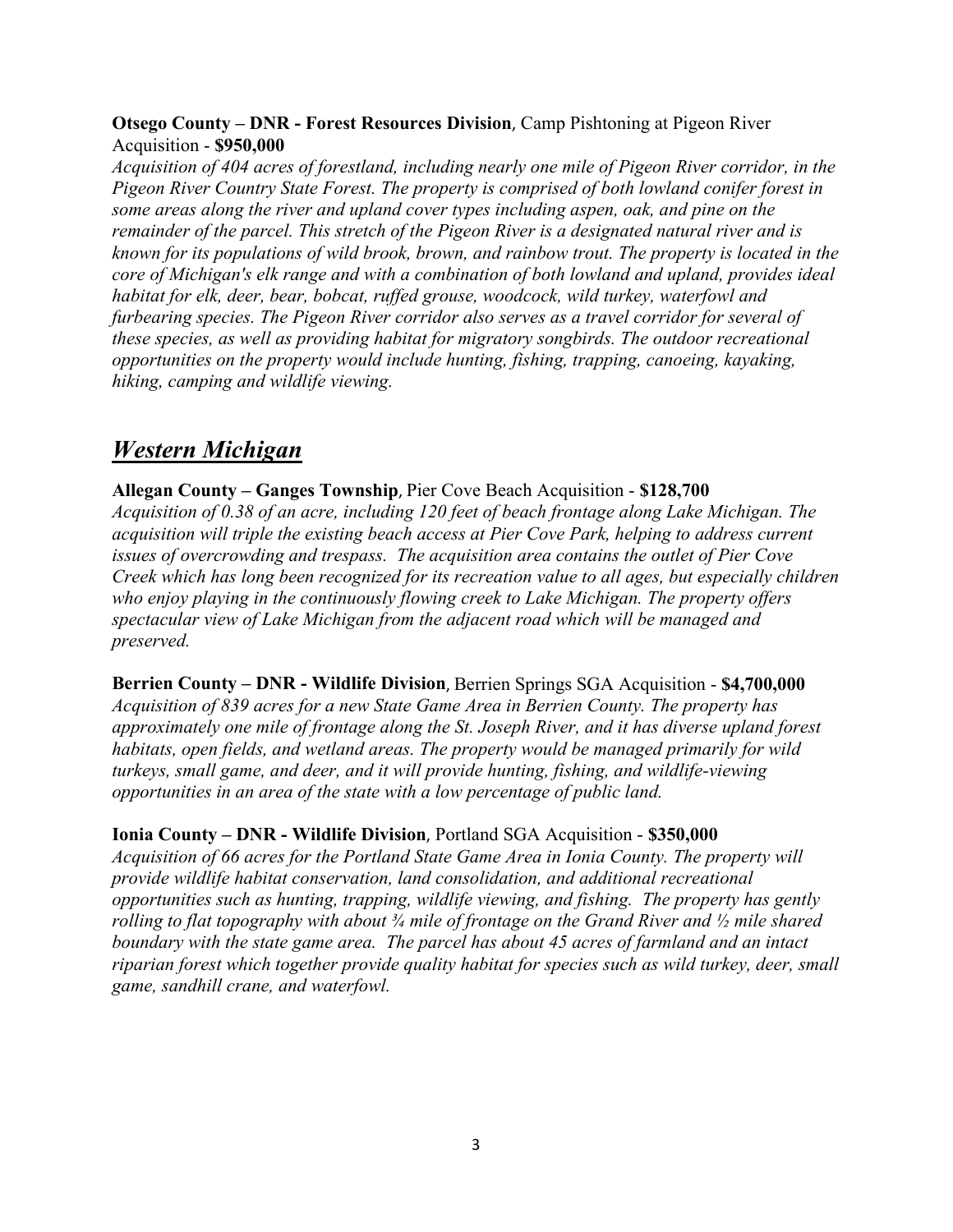#### **Kent County – City of Grand Rapids**, Plaza Roosevelt Acquisition - **\$44,800**

*Acquisition of 0.77 of an acre in the Plaza Roosevelt area for the purpose of developing a public park to serve the Roosevelt Park neighborhood. Users will include numerous nearby residents and the children attending the school that is immediately adjacent to the new park. Roosevelt Park is one of three neighborhoods targeted by the city's 2017 Parks and Recreation Master Plan for parkland acquisition.*

#### **Kent County – Kent County**, Townsend Park Land Acquisition - **\$1,120,000**

*Acquisition of 106 acres adjacent to Townsend Park which would bring Townsend Park from large park status to a regional park status with a proposed total of 250 acres. Conceptual planning of the addition envisions 3 miles of trails, an access drive connecting to the existing park, parking for the trail system, and a pavilion that will feature unobstructed views of the surrounding landscape. The property will add significant wildlife habitat, bird watching opportunities and even access to Bear Creek for fishing which is host to brown trout.*

**Muskegon County – Muskegon County**, Muskegon Sand - North Acquisition - **\$5,075,200** *Acquisition of 162 acres within the coastal zone boundary of Lake Michigan. The acquisition of this northern portion constitutes the second phase of the Muskegon Sand project. Upon completion of the second phase, the public will be able to enjoy approximately 1,460 feet of Lake Michigan shoreline and 9,490 feet of shoreline along inland lakes within a critical dune area and including a variety of habitat types.*

# *Central Michigan*

#### **Isabella County – Isabella County**, Meridian Park Acquisition - **\$85,000**

*Acquisition of 11 acres to expand the 149-acre Meridian Park. This 11-acre parcel is owned by a neighboring farmer and is on the west side of the park. It is a natural area with native foliage, wildlife habitat and large pine trees. This acquisition would provide for the conservation of a natural area that will add better access, including additional trails for park visitors, along with improved access for management activities. Meridian Park is the closest one to the largest city in our County (Mt. Pleasant) and use has grown over the years.*

# *Greater Tri-Cities / Thumb*

#### **Saginaw County – Tittabawassee Township**, Midland-Freeland Path Connector Acquisition - **\$71,300**

*Acquisition of 1 acre for multi-use path that is part of the Great Lakes Bay Regional Trail (GLBRT). The trail will extend toward the existing Tittabawassee Township Park and trail network which connects trail users to Freeland and Saginaw and is planned to connect to Midland. These parcels will enable trail users to get from the Tittabawassee River to the road right-of-way and township park.*